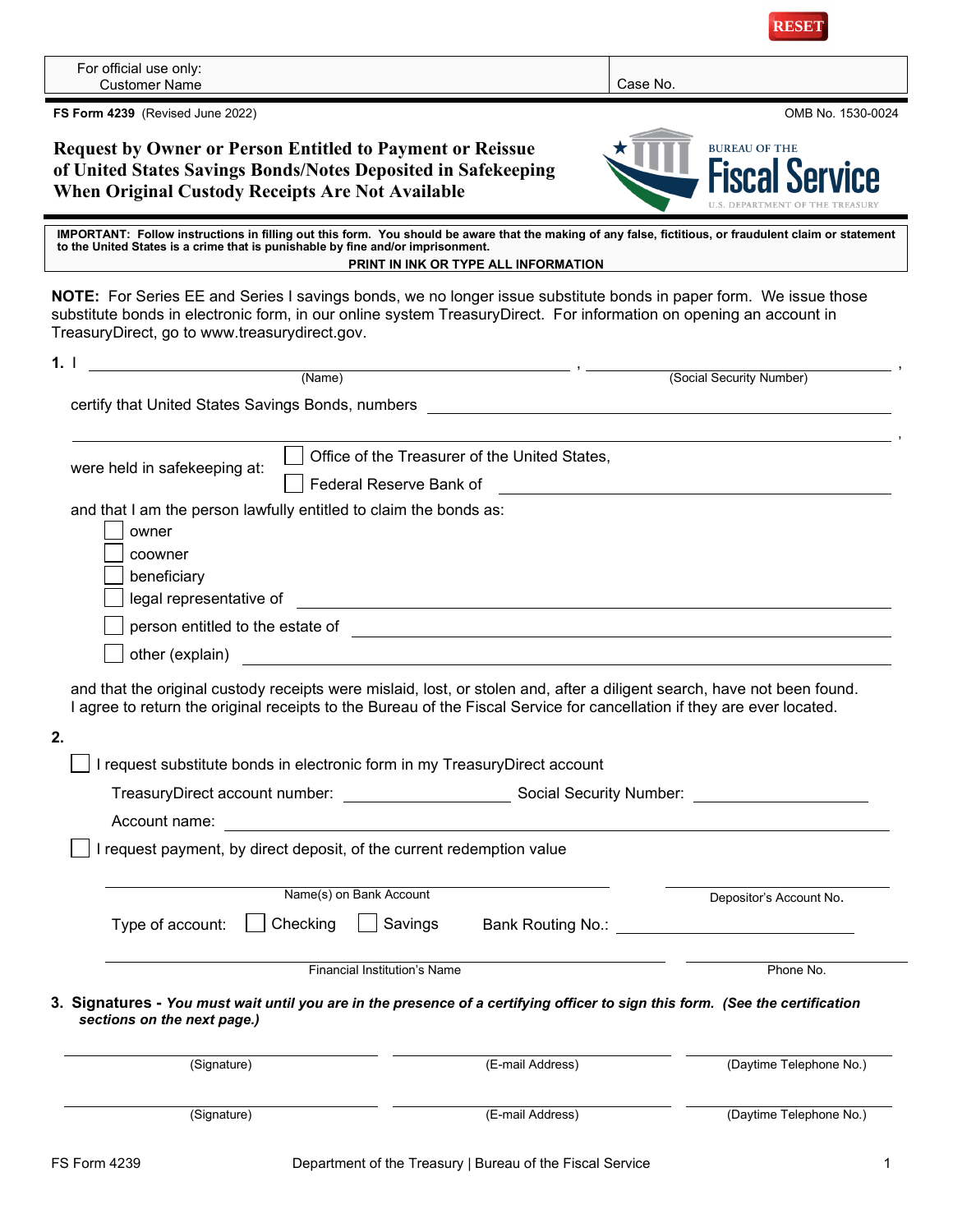## **4. Certification***.*

| Instructions to Certifying Individual:<br>1. Name of person(s) who appeared and date of appearance MUST be completed.<br>2. Medallion stamps require an original signature.<br>3. Person(s) must sign in your presence. |                                                                                                                |  |  |  |  |
|-------------------------------------------------------------------------------------------------------------------------------------------------------------------------------------------------------------------------|----------------------------------------------------------------------------------------------------------------|--|--|--|--|
| I CERTIFY that                                                                                                                                                                                                          | , whose identity is known or was                                                                               |  |  |  |  |
| (Name of Person Who Appeared)                                                                                                                                                                                           |                                                                                                                |  |  |  |  |
| proven to me, personally appeared before me this                                                                                                                                                                        | day of the state of the state of the state of the state of the state of the state of the state of the state of |  |  |  |  |
|                                                                                                                                                                                                                         | (Month / Year)                                                                                                 |  |  |  |  |
| at                                                                                                                                                                                                                      | , and signed this form.                                                                                        |  |  |  |  |
| (City / State)                                                                                                                                                                                                          |                                                                                                                |  |  |  |  |
|                                                                                                                                                                                                                         | (Signature and Title of Certifying Individual)                                                                 |  |  |  |  |
|                                                                                                                                                                                                                         |                                                                                                                |  |  |  |  |
| (OFFICIAL STAMP<br>OR SEAL)                                                                                                                                                                                             | (Name of Financial Institution)                                                                                |  |  |  |  |
| <b>ACCEPTABLE CERTIFICATIONS: Financial</b><br>institution's official seal or stamp (such as corporate                                                                                                                  | (Address)                                                                                                      |  |  |  |  |
| seal, signature guaranteed stamp, or medallion stamp).<br>Brokers must use a medallion stamp.                                                                                                                           | (City / State / ZIP Code)                                                                                      |  |  |  |  |
| (Notary certification is NOT acceptable.)                                                                                                                                                                               | (Telephone)                                                                                                    |  |  |  |  |
| I CERTIFY that                                                                                                                                                                                                          | , whose identity is known or was                                                                               |  |  |  |  |
| (Name of Person Who Appeared)                                                                                                                                                                                           |                                                                                                                |  |  |  |  |
| proven to me, personally appeared before me this                                                                                                                                                                        | day of                                                                                                         |  |  |  |  |
|                                                                                                                                                                                                                         | (Month / Year)                                                                                                 |  |  |  |  |
| аt                                                                                                                                                                                                                      | and signed this form.                                                                                          |  |  |  |  |
| (City / State)                                                                                                                                                                                                          |                                                                                                                |  |  |  |  |
|                                                                                                                                                                                                                         | (Signature and Title of Certifying Officer)                                                                    |  |  |  |  |
|                                                                                                                                                                                                                         |                                                                                                                |  |  |  |  |
| (OFFICIAL STAMP<br>OR SEAL)                                                                                                                                                                                             | (Name of Financial Institution)                                                                                |  |  |  |  |
|                                                                                                                                                                                                                         | (Address)                                                                                                      |  |  |  |  |
| <b>ACCEPTABLE CERTIFICATIONS: Financial</b><br>institution's official seal or stamp (such as corporate<br>seal, signature guaranteed stamp, or medallion stamp).                                                        |                                                                                                                |  |  |  |  |
| Brokers must use a medallion stamp.                                                                                                                                                                                     | (City / State / ZIP Code)                                                                                      |  |  |  |  |
| (Notary certification is NOT acceptable.)                                                                                                                                                                               | (Telephone)                                                                                                    |  |  |  |  |